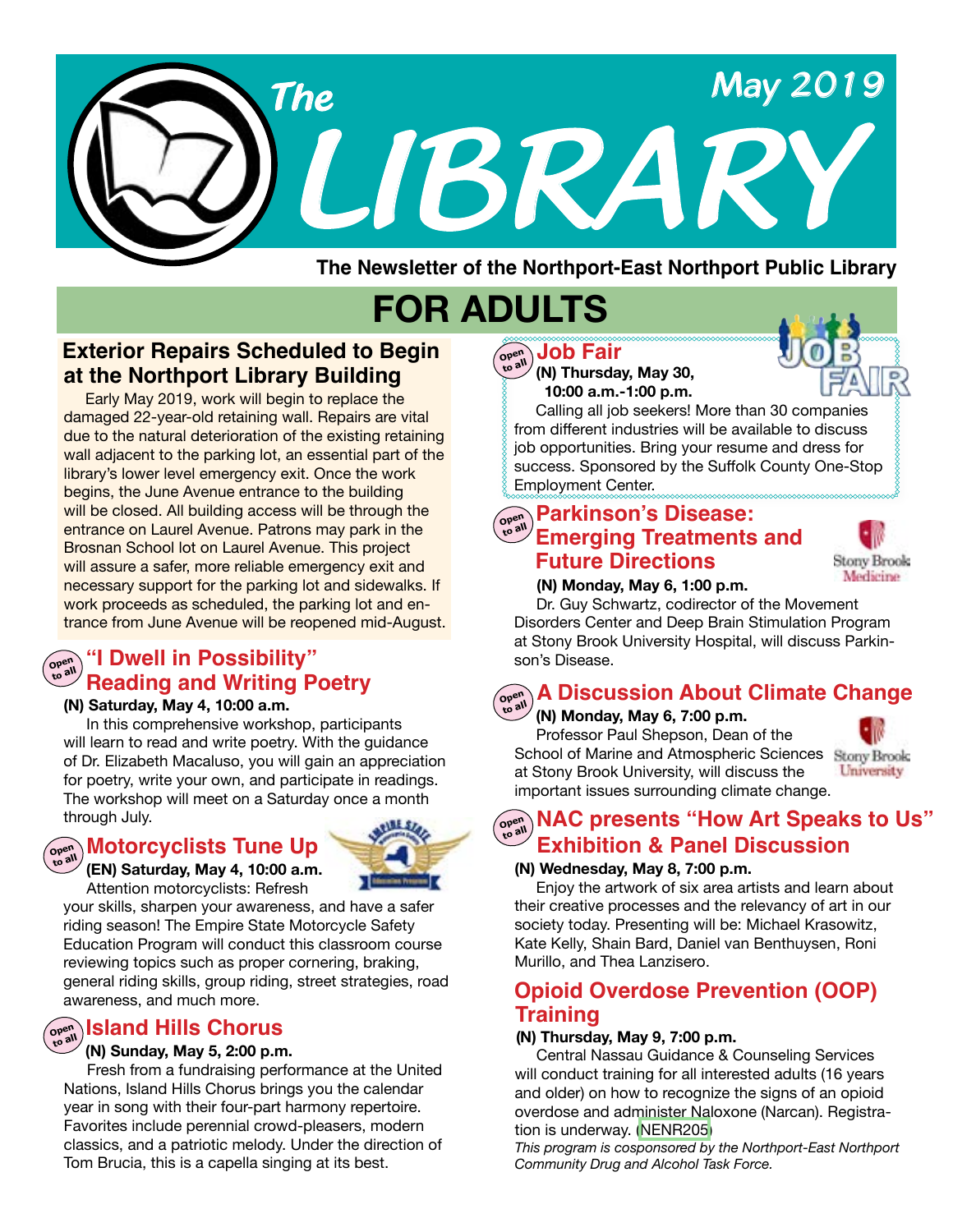### **Computer Classes**

#### **Defensive Driving (EN) Monday, May 13, and Tuesday, May 14, 7:00-10:00 p.m.** Applications are available at both library buildings beginning April 22. Fee: \$36 **(N) Saturday, June 8, 9:30 a.m.-4:00 p.m.** Applications are available at both library buildings beginning May 18. Fee: \$36 **AARP Smart Driver Course (EN) Wednesdays, May 15 & 22, 1:00-4:00 p.m.** Registration begins April 24 at the East Northport Library only. ([NENA820\)](https://search.livebrary.com/record=g1090041~S43) Fee: \$20 for AARP members (\$25 for nonmembers) payable to AARP by check or money order only at registration. **(N) Tuesdays, June 4 & 11, 9:30 a.m.-12:30 p.m.** Registration begins May 14 at the Northport Library only. ([NENA823](https://search.livebrary.com/record=g1090812~S43)) Fee: \$20 for AARP members (\$25 for nonmembers) payable to AARP by check or money order only at registration. *Please note: These courses promote safe driving and help participants maintain their driving skills. Check with your insurance company about the specific premium and point reductions available to you.* mmmmmmmmm

## **FOR ADULTS FOR ADULTS**

#### **(N) Monday, May 13, 2:00 p.m.**

Create the proper habitat for these magical creatures by providing them with nectar sources from appropriate flowers and sugar feeders. If you build the right



garden for them, they will come! An educator from Cornell Cooperative Extension of Suffolk County will share lots of amazing facts about these tiny birds and photographs of them in action.

Northport Plays, Inc. is pleased to present "A Taste of the Fest," a selection of short, one-act comedies and dramas from the 10th Annual Northport One-Act Play Festival which takes place May 3-5 at St. Paul's United Methodist Church. Many of the playwrights, directors, and cast members will take part in a talk back with the audience after the performance.

#### **Hands On Editing Your Digital Photographs (N) Tuesday, May 14, 7:00 p.m.**

Learn how to use video chat for business or with friends and family. See how to set up and use Skype video chat, Apple's FaceTime, and instant messaging apps. Bring your device or just follow along. Registration begins April 22. ([NENC297](https://search.livebrary.com/record=g1084215~S43))

#### **(N) Tuesday, May 21, 7:00 p.m.**

No matter the season, Italian gelato never fails to please. But what exactly is this Italian answer to ice cream? Where did it come from and what makes it so different? Let's find out about this Italian cultural icon with *Thinking Italian* founder Elena Florenzano, and enjoy a tasting as well. Registration begins May 1. (NENA822)

### **Gelato!**

 In this hands-on class, learn how to edit a digital photograph using a Windows program. We will review cropping, resizing, red-eye correction, and other editing techniques. Registration begins April 22. ([NENC296\)](https://search.livebrary.com/record=g1090159~S43) This is part 2 of a 3-part series on digital photos and photography.

### **(EN) Thursday, May 30, 7:00 p.m.**

### **SCORE** // **SCORE Small Business Training Workshop**

### **Inside your iPad and iPhone**

#### **(EN) Tuesday, June 4, 7:00 p.m.**

 Learn all about the settings on your Apple device. We will discuss Mail, Contacts, Calendars, security, privacy settings, managing battery life, and more. Bring your device and your questions. Registration begins April 22. [\(NENC298\)](https://search.livebrary.com/record=g1063444~S43)

### **COURSES**

### **Skype, FaceTime & Chatting Online**

#### **(N) Tuesday, May 14, 2:00 p.m.**

they are shredded in the shredding truck operated<br>by Iron Mountain. Bring your personal documents and watch as by Iron Mountain.

Freelance lecturer Marilyn Carminio will highlight Helen's career and her candid personal revelations about coming of age in the turbulent 1960s, living in the limelight, her sensual screen persona, love, men, marriage, children, and navigating life's journey.

#### **(N) Monday, May 13, 10:00 a.m.**

 Michael D'Innocenzo, Distinguished Professor Emeritus of History at Hofstra University, will present the final part of a four-part series exploring the topic of immigration. Participants will explore a case study of an unlikely union: New York's Irish and Italians. Can their clashes, compromises, and eventual bonding help guide us for today's complex immigration policies and practices for all groups?

#### **(N) Saturday, May 11, 11:00 a.m.**

 Learn to make three different types of tea sandwiches with the Baking Coach. You will also sample assorted scones and watch a demonstration on how to make clotted cream. Feel free to bring your own tea cup to make the experience extra special. A nonrefundable \$5 materials fee is due at the time of registration. Registration is underway. Space is limited.<br>(NENA816) [\(NENA816\)](https://search.livebrary.com/record=g1090063~S43)

### **Let's Talk Tea Time!**

Congratulations to Kristen Rozell, winner of<br>the Adult Winter Reading Club. The Grand Prize Congratulations to Kristen Rozell, winner of was a Kindle Fire. The most popular books read were *Where the Crawdads Sing* by Delia Owens, *Dark Sacred Night* by Michael Connelly, and *Not That I Could Tell* by Jessica Strawser. Thanks to all who participated!



### **Business Plan: Why You Need One**

#### **(N) Wednesday, May 15, 7:00 p.m.**

 Are you an entrepreneur seeking help with the formation, growth, and success of your business? A representative from the Service Corps of Retired Executives (SCORE) will discuss strategies you can implement to establish and grow your business. Registration begins April 24. ([NENR193\)](https://search.livebrary.com/record=g1090152~S43)

#### **How to Attract and Enjoy the Ruby-Throated Hummingbird Open to all**

#### **(N) Thursday, May 23, 7:00 p.m.**

#### **(N) Sunday, May 19, 2:00 p.m. "A Taste of the Fest" Open to all**

In *Specimen Days* (1881), Walt Whitman wrote that "the successive growth-stages of my infancy, childhood, youth and manhood were all pass'd on Long Island, which I sometimes feel as I had incorporated." This talk by Susan Scheckel, Associate Professor of English at Stony Brook University, explores how Long Island—its shoreline, farms, fisherman, schools, and history—shaped one of our nation's greatest poets.



 In honor of the bicentennial celebration of Walt Whitman's birth (May 31), reserve a Museum Pass for the Long Island Museum and view the current exhibit *Walt Whitman's Arcadia: Long Island Through the Eyes of a Poet & Painters*, through September 2, 2019.

### **Document Shredding Day**

**Limit:** 3 boxes (standard size storage box) or 3 bags (paper or clear plastic)

#### **Dame Helen Mirren: A Queen in Her Own Right Open to all**

#### **"The American Dream: Then & Now" Becoming American— Open to all**

**Recommended items:** household bills, bank statements, receipts, medical, insurance, and tax records

**Prohibited items:** plastic, wet paper, metal, books, CDs, credit cards, film, photographs

**This service is available on a first come, first served basis and will end at 1:00 p.m. or when the truck is full.**

also provide patient education and referrals as needed.



#### **"'Starting from Paumanok:' The Influence of Long Island on Walt Whitman and His Writings" Open to all**

#### **(EN) Wednesday, May 15, 1:00-3:00 p.m.** Representatives from Family Service League will be available to answer questions about the programs this organization provides from its various locations across Long Island.

 **(N) Saturday, May 25, 10:00 a.m.-1:00 p.m.**  *William J. Brosnan Building parking lot, across from Northport Library (rain or shine)* **Open to all**

### **Introduction to Digital Photography**

#### **St. Francis Hospital Outreach BusOpen**

#### **(EN) Thursday, May 2, 7:00 p.m.**

 **(EN) Monday, June 3, 10:00 a.m.-2:00 p.m.** St. Francis Hospital's Outreach Bus will provide free health screenings and information for patrons ages 18 years and older. Screening includes a brief cardiac history, blood pressure check, and a simple blood test for cholesterol and diabetes. Outreach professionals will **to all**

 Learn how to use the basic features of a digital camera, whether it is a mobile phone, tablet, or "traditional" digital SLR camera. We will review menus, flash settings, optical and digital zoom, image quality, and more. Bring your digital camera, instruction manual, and questions. Registration is underway. [\(NENC294\)](https://search.livebrary.com/record=g1090103~S43) This is part 1 of a 3-part series on digital photos and photography.

#### **Family Service League Open**

#### **(EN) Thursday, May 9, 2:00 p.m.**

 Did you know that Google offers services far beyond simply searching the Internet? Join us for a demonstration of services including Google Docs, Google Translate, video, maps, and Google Arts & Culture. Registration begins April 22. ([NENC295\)](https://search.livebrary.com/record=g1074576~S43).



### **SeniorNet: Google—More Than Just a Search Engine**



 Take free online courses at any time on your computer, tablet, or mobile device. Taught by expert instructors, topics include computer applications, web design, and other technology subjects as well as art, accounting, law, personal development, and more. For more details visit nenpl.org or contact the Reference Desk.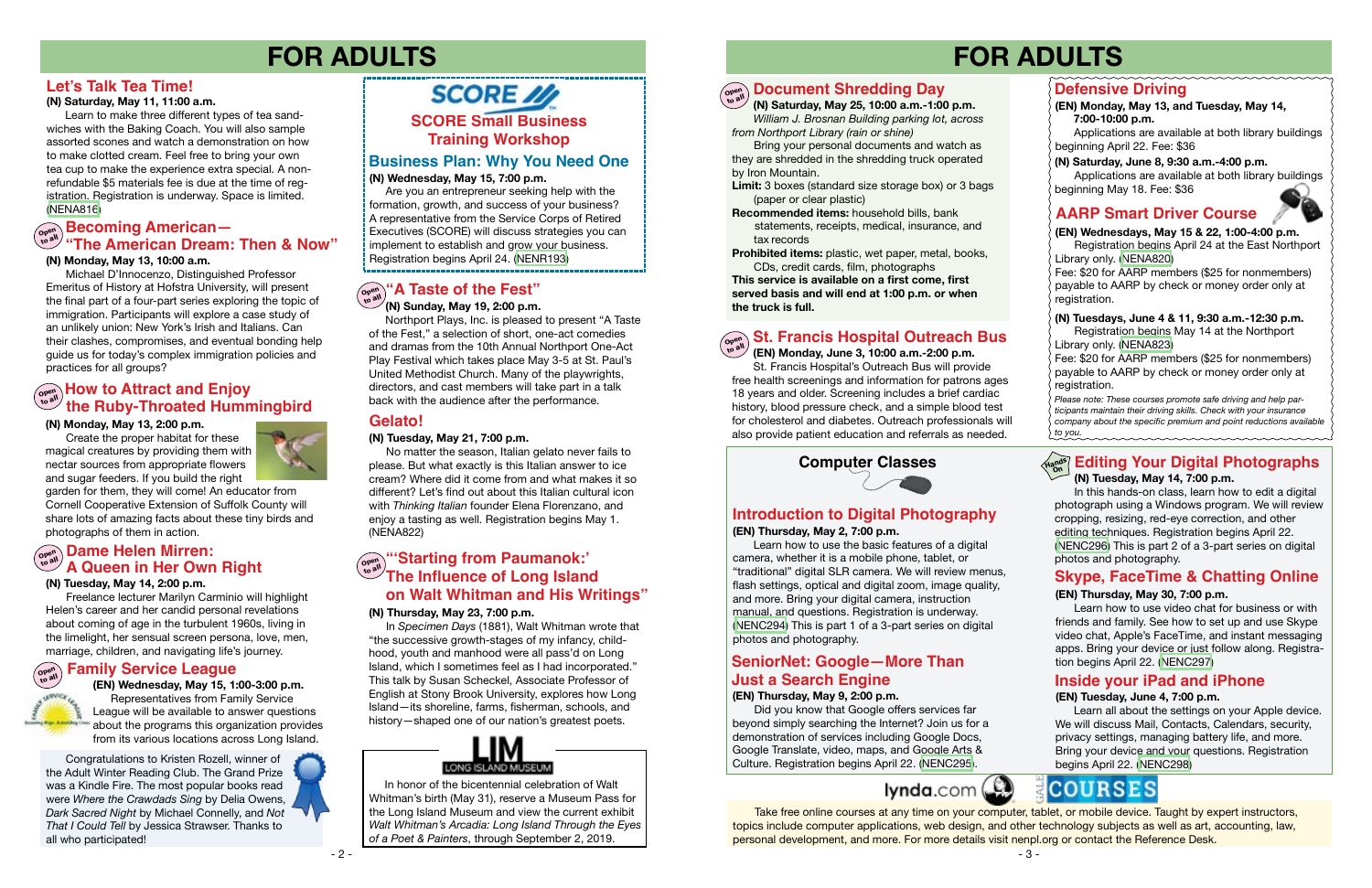#### *A Dog's Way Home* **Fridays, (N) May 17 and (EN) May 24, 2:00 p.m.**

 A female dog travels four hundred miles throughout the Colorado wilderness in search of her owner. Rated PG. 96 minutes.

### **Friday Movies**

#### *The Mule*

**Fridays, (N) May 3 and (EN) May 10,**

**2:00 p.m.** 

 A 90-year-old horticulturist and Korean War veteran turns drug mule for a Mexican cartel. Starring Clint Eastwood and Bradley Cooper. Rated R. 104 min.

*Closed captioning will be displayed.*

### **Cinema at the Library**

#### **(N) Wednesday, May 1, 6:30 p.m.**

 Join Cinema Arts Centre co-director Dylan Skolnick to view and discuss *If Beale Street Could Talk*. A woman in Harlem embraces her pregnancy while she and her family struggle to prove her fiancé is innocent of a crime. Rated R. 119 min.

### **FOR ADULTS FOR TEENS**

**(EN) Wednesdays, May 1, 8, 22, 29, June 5, 12, 19, 7:00 p.m.**

Develop your English vocabulary, grammar, reading and pronunciation with this friendly English conversation group. Registration is preferred, but drop-ins are welcome. Registration is underway. ([NENR191\)](https://search.livebrary.com/record=g1090858~S43).

### **Dynamic English**

### **Page Turners**

#### **Novel Ideas**

**(N) Thursday, May 9, 2:00 p.m.** The group will discuss *An American Marriage* by Tayari Jones.

**(N) Monday, May 20, 7:00 p.m.** The group will discuss *Little Fires Everywhere* by Celeste Ng.

#### **Registration for Teen Programs and Volunteer Opportunities begins May 2.**

### **Home Alone**

### **Truth Be Told**

**(N) Thursday, May 2, 7:00 p.m.** Our nonfiction group will discuss

*Warner Bros: The Making of an American Movie Studio* by David Thomson.

**(EN) Wednesday, May 8, 10:00, 10:30, 11:00, or 11:30 a.m.** [\(NENA824](https://search.livebrary.com/record=g1090818~S43))

**(N) Tuesday, May 21, 9:30, 10:00, 10:30, or 11:00 a.m.** ([NENA825](https://search.livebrary.com/record=g1090820~S43))

 A volunteer from the Health Insurance Information, Counseling, and Assistance Program (HIICAP) will answer questions one-on-one about Medicare and supplementary insurance. Registration begins May 1.

#### **Medicare Counseling**

#### **(EN) Tuesdays, May 7, 14, 21, 28, June 4, 11, 18, 4:00 p.m.**

This Spanish conversation course will focus on mastering key vocabulary words to help you start conversing in Spanish immediately—great for both beginning and intermediate Spanish language learners. Registration begins May 1. [\(NENR206](https://search.livebrary.com/record=g1090883~S43))

> Friends of the Library (EN) Wednesday, May 22, 5:00 p.m. All are welcome



### **Everyday Spanish**

*(Open to students in grades 5 and up)* **(N) Thursday, May 30, 7:00-8:30 p.m.** Home Alone is a program designed

to help tweens and teens navigate situations that may occur between the time they arrive home from school and the time their parents return home from work. This fun, multimedia program is presented by staff from Youth Directions & Alternatives (YDA), your local community youth agency. ([NENY483](https://search.livebrary.com/record=g1090157~S43))

#### **(N) Friday, May 17, 7:00-8:30 p.m.**

 Come join our monthly Friday night teen program where we try different snacks and beverages from around the world. This month we will sample natural and organic snacks. [\(NENY480\)](https://search.livebrary.com/record=g1090153~S43)

### **Snack Around the World: Healthy Natural Snacks**

### **Nintendo Night: Yoshi!**

### **Teen Volunteer Opportunities** *Open to students in grades 7-12***.**

You may choose one volunteer opportunity in addition to Newbery Club.

### **Newbery Club Volunteers**

*(For teens in grades 7-8)*

#### **(N) Tuesday, May 14, 7:00-8:00 p.m.**

 Be the first to read advance copies of new books and participate in informal book discussions. New members are always welcome. ([NENY484](https://search.livebrary.com/record=g1090176~S43))

#### **(EN) Wednesday, May 15, 6:45-8:15 p.m.**

 Assist children as they create unicorns and dragons through the art of splatter paint. [\(NENY485](https://search.livebrary.com/record=g1090179~S43))

### **Splatter Paint Volunteers**

**(N) Thursday, May 16, 6:45-8:00 p.m.** [\(NENY486](https://search.livebrary.com/record=g1090182~S43))

**(N) Thursday, June 13, 6:45-8:00 p.m.** ([NENY487](https://search.livebrary.com/record=g1090189~S43))

 Earn volunteer credit as you help children learn how to play chess. A basic knowledge of the game is required.

### **Chess Club Volunteers**

**(N) Friday, May 31, 6:45-8:15 p.m.** 

 Join us for a night of fun as you assist children with science activities. ([NENY488](https://search.livebrary.com/record=g1090197~S43))

### **Friday Night Science Volunteers**

 If you are age 65 or older, the Northport-East Northport Library has something special for you! The Silver Star Coupon Booklet includes discount coupons for the Library Café, photocopies, bus trips, overdue fines, and other library services.

 Beginning May 1, come to the Circulation Desk at either library building—with your library card and proof of age—and pick up your 2019 booklet. Limit one per patron. [\(NENA821\)](https://search.livebrary.com/record=g1090930~S43)

### **2019 Silver Star Coupon Booklet**

 Throughout the year, the Library offers volunteer opportunities for students entering grades 7-12. **Teen Volunteering 101** is a prerequisite for those students who are new to our volunteer programs and wish to participate. Look for more information in the June newsletter, and plan ahead for the coming school year!



### **Suffolk County Information Meeting Teen Trivia Throwdown**

### **Teen Volunteering @ the Library**

**Language Learning Literacy &**

#### **(EN) Saturdays, May 4, 11, 18, 25, 10:00 a.m.**

"Way," "Weigh," and "Whey" . . . Yes, we know it's crazy! Learning to pronounce English words correctly may be difficult. Expand your vocabulary while practicing pronunciation in this entertaining workshop. Registration is underway. [\(NENR200\)](https://search.livebrary.com/record=g1090079~S43)

### **How Do You Say It?!**

#### **(EN) Monday, May 13, 7:00 p.m.**

#### **Open to all Quick Reads**

This informal reading group is designed for intermediate English language learners and for those who would like to develop their literacy skills. Pick up this month's reading selection at the East Northport Circulation Desk.

### **Indie Film Spotlight:** *Arctic*

# **(N) Thursday, May 2, 2:00 p.m.**

 A man stranded in the Arctic after an airplane crash must decide whether to remain in the relative safety of his makeshift camp or embark on a deadly trek through the unknown. Rated PG-13. 99 min.

### *Book Groups*

#### **(N) Friday, May 10, 7:00-8:30 p.m.**

 If you love Nintendo, you will not want to miss this monthly meet up. We will discuss Nintendo games new and old, make fun gamer crafts, and participate in gaming competitions for prizes! This month we will celebrate the history of Yoshi in Nintendo games. ([NENY476\)](https://search.livebrary.com/record=g1090139~S43)

### **Super Smash Brothers Ultimate**

#### **(N) Saturday, May 11, 2:00-3:30 p.m.**

 Compete against your friends in this Super Smash Brothers Ultimate gaming competition. Prizes for the top players! [\(NENY477](https://search.livebrary.com/record=g1090140~S43))

#### **(N) Wednesday, May 15,**

 **5:30, 6:00, 6:30, or 7:00 p.m.** ([NENY478\)](https://search.livebrary.com/record=g1090143~S43) **(N) Wednesday, May 22,**

 **5:30, 6:00, 6:30, or 7:00 p.m.** ([NENY479](https://search.livebrary.com/record=g1090146~S43))

 Take a break and play the Nintendo puzzle game "Tetris 99."

#### **Wednesday Night Gaming: "Tetris 99"**

#### *(For teens entering grades 9-12)* **(N) Monday, May 20, 7:00-8:00 p.m.**

 Love trivia? Know a lot about music, movies, Disney, YA books, current events, and more? We are looking for a team of six teens to challenge their trivia skills against teens from other Suffolk County Libraries on Saturday, July 13. Bring your friends to the information meeting to discuss plans for a trivia team. Try out your trivia skills and win some prizes! We will provide all the details about the Teen Trivia Throwdown at the meeting, including time and location. Participants will be required to be dropped off and picked up at the Hauppauge Public Library for the final event on July 13. ([NENY489](https://search.livebrary.com/record=g1090426~S43)).

### **Socrates Café**

#### **(N) Wednesday, May 29, 7:00-8:00 p.m.**

Our philosophy club is a great opportunity for teens to delve into life's big questions in an enthusiastic atmosphere of free thinking, energetic exchange, and unique perspectives. [\(NENY481\)](https://search.livebrary.com/record=g1090154~S43)

















writers to discuss your ideas and get feedback on your work. New members are welcome. ([NENY482](https://search.livebrary.com/record=g1091085~S43))

#### **Short Story Central**

Stories for the June 4 meeting available for pick up May 1.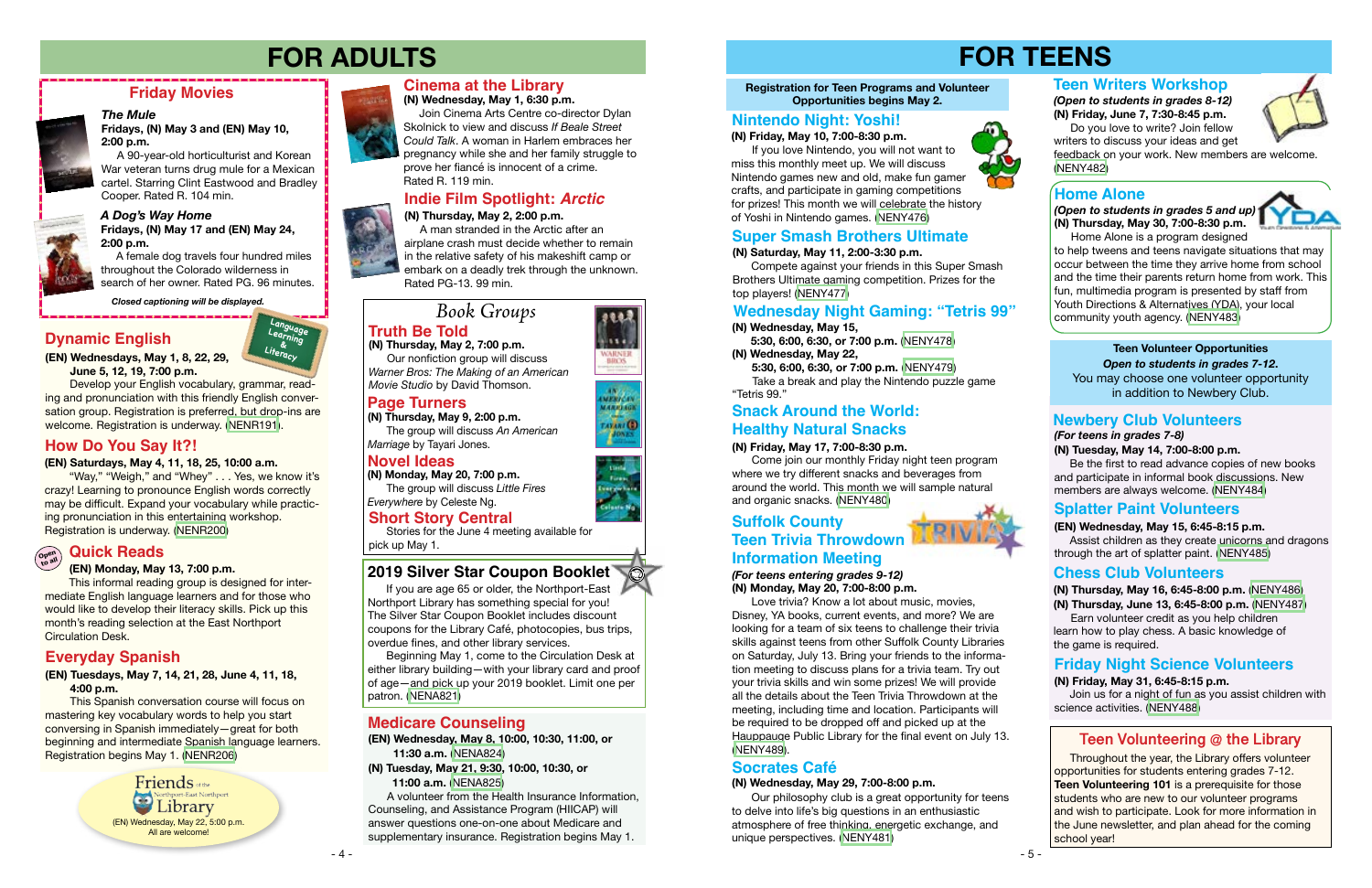

- 6 -



### **Long Island Wildlife**

*Children 1-4 years with adult; siblings welcome* Children learn to use their minds as well as their muscles while having fun building with various blocks and playing with each other. (45 min.)

**(EN) Monday, May 20, 4:00 p.m.**

*Children in grades K-5; adults and siblings welcome*

Learn all about the many wild animals

that share our island and how the Wildlife Rescue Center in Hampton Bays cares for animals in need. Live animals from the center (hawks, falcons, owls) will be visiting as well. (60 min.) Registration begins May 2. [\(NENJ685](https://search.livebrary.com/record=g1090335~S43))

# **FOR CHILDREN**

### **Splatter Paint Dragons & Unicorns**

### **(EN) Wednesday, May 15, 7:00 p.m.**

*Children in grades 3-5*

#### **(N) Wednesday, May 15, 10:00 a.m. in**

 *Children birth-5 years with adult; siblings welcome* Stop by for this drop-in storytime. We'll read stories, sing songs, share

 Learn how to create a cool splatter effect on a dragon or unicorn that you trace and paint. (60 min.) Registration begins May 1. [\(NENJ681\)](https://search.livebrary.com/record=g1088597~S43)

#### **Please note:**

**Registration for Children's Programs is limited to Northport-East Northport Public Library cardholders. Preference is given to NENPL cardholders for drop-in programs.**

**in (N) Thursday, May 16, 7:00 p.m.**

 Be the first to read advance copies of new books and participate in informal book

#### **drop Chess Club**

discussions. The club meets monthly through January 2020 when an election is held to determine which book the members think is the best of the year. New members are always welcome. (60 min.)

### $\frac{1}{2}$  Block Party!

**in (N & EN) Fridays, May 3, 10, 17, 24, 31, 10:00 a.m.**



 **(N) Tuesday, May 14, 7:00 p.m.** *Children in grades 4 and up* **in**

### **drop Books a Poppin'**

 rhymes and fingerplays, and have fun in this interactive program for families. (30 min.)

### **Spring into Storytime**<br> **drops**

### **Newbery Club drop**

#### **(EN) Tuesday, May 7, 7:00 p.m.**

Child rearing practices have changed over time. You raised your children and are now helping to care for your grandchildren. Learn what today's child development research recommends for young children regarding discipline, brain development, sleep needs, safety issues, and screen use. Positive communication between parents and grandparents is critical and effective methods will be discussed. (2 hours). Registration begins May 2. ([NENJ686](https://search.livebrary.com/record=g1090378~S43))

*Children birth-5 years with adult; siblings welcome* Hello warmer weather, and goodbye winter! We will read, dance, and sing to celebrate the May sunshine. (30 min.)

*Children in grades 2-6*

 Chess teaches children foresight, helps them to expand self-confidence, and sharpens their ability to focus. All skill levels are welcome, but a basic knowledge of the game is required. (45 min.)

**Instructors from The Whaling Museum & Education** Center will teach kids about the special bond between mother whales and their calves, as well as how other sea creatures care for their babies. Kids will also design their own card to give to someone special. (45 min.) Registration is underway. ([NENJ674](https://search.livebrary.com/record=g1087132~S43))

### **Paws to Read**

 **(N) Friday, May 17,** 

 **6:30, 6:45, 7:00, or 7:15 p.m.** Registration begins May 2. [\(NENJ683\)](https://search.livebrary.com/record=g1090371~S43)

**(N) Monday, June 10,** 

*Children in grades K-5 with adult; siblings welcome* Parents and children will explore a variety of



 **6:30, 6:45, 7:00, or 7:15 p.m.** Registration begins May 23. ([NENJ684](https://search.livebrary.com/record=g1090392~S85)) *Children in grades 1-5*

 Dogs are great listeners and provide a calming environment. Fetch a good book and sign-up for a 15-minute reading session with a certified therapy dog.

> *Stop by the Library and pick up the May bookmark by Clint Daly. A reading list compiled by Children's Librarians is on the back.*



### **Home Alone**

**(N) Thursday, May 30, 7:00 p.m.** *Children in grades 5 and up*



Kids will have fun making faux hamburgers with a side of cookie french fries using buttercream icing, candy, and sprinkles. They will take their creations home wrapped in cellophane ready to give to someone special. (60 min.) Registration begins May 23. [\(NENJ691\)](https://search.livebrary.com/record=g1090387~S43)

Home Alone is a program designed to help tweens and teens navigate situations that may occur between the time they arrive home from school and the time their parents return home from work. This fun, multimedia program is presented by staff from Youth Directions & Alternatives (YDA), your local community youth agency. (90 min.) Registration begins May 2. [\(NENY483\)](https://search.livebrary.com/record=g1090157~S43)

#### **(N) Wednesday, May 22, 7:00 p.m.**

### **Grandparenting Today**

### **A Whale of a Mom**

**(EN) Wednesday, May 8, 4:00 p.m.** *Children 4-7 years, independent* 



### **The Buzz about Bees**

#### **(EN) Tuesday, May 28, 4:00 p.m.**

*Children in grades K-5; adults and siblings welcome*



A master beekeeper will display the tools of the trade, including his protective suit and a small hive (without live bees). Learn how bees communicate through dance and how impor-I tant they are to the Long Island ecosystem and the food we eat. (60 min.) Registration begins May 7. ([NENJ687](https://search.livebrary.com/record=g1090059~S43))

### **Friday Night Science**

#### **(N) Friday, May 31, 7:00 p.m.**

hands-on learning stations featuring concepts in math, engineering, chemistry, biology, and physics. (90 min.) Registration begins May 17. ([NENJ688](https://search.livebrary.com/record=g1090383~S43))

#### **(EN) Thursday, June 6, 11:00 a.m.**

*Children 2-4 years with adult; siblings welcome* Clap your hands and stomp your feet in this highenergy music and movement program. (45 min.) Registration begins May 23. ([NENJ690](https://search.livebrary.com/record=g1090421~S43))

### **Toddlers Tango**

#### **(EN) Thursday, June 6, 10:00 a.m.**

*Children 6-23 months with adult; siblings welcome*  Your little musician will be singing and moving to songs from around the world and keeping the beat with props and musical instruments. (45 min.) Registration begins May 23. [\(NENJ689\)](https://search.livebrary.com/record=g1090420~S43)

### **Babies Boogie**

#### **Faux Burgers & Fries (N) Thursday, June 6, 4:00 p.m.**



*Children in grades K-5*

### **Leveled Early Readers**



 Designed for little hands and color coded by reading level, these fiction and nonfiction books are ideal for the youngest beginning readers. Also, check out the sight words and phonics bins to help start your child on the path to reading.

 *Stop by either building to search for your favorite book characters and explore the many areas of the Children's Room.* 





#### **Adventures in the Library Scavenger Hunt!**

 Catch up on your reading while you catch some sun at the beach. From Memorial Day to Labor Day, you can grab a book from the Library's Beach Bag Books kiosks at the Town of Huntington beaches at Crab Meadow, Asharoken, and Hobart.



### **Beach Bag Books are back!**